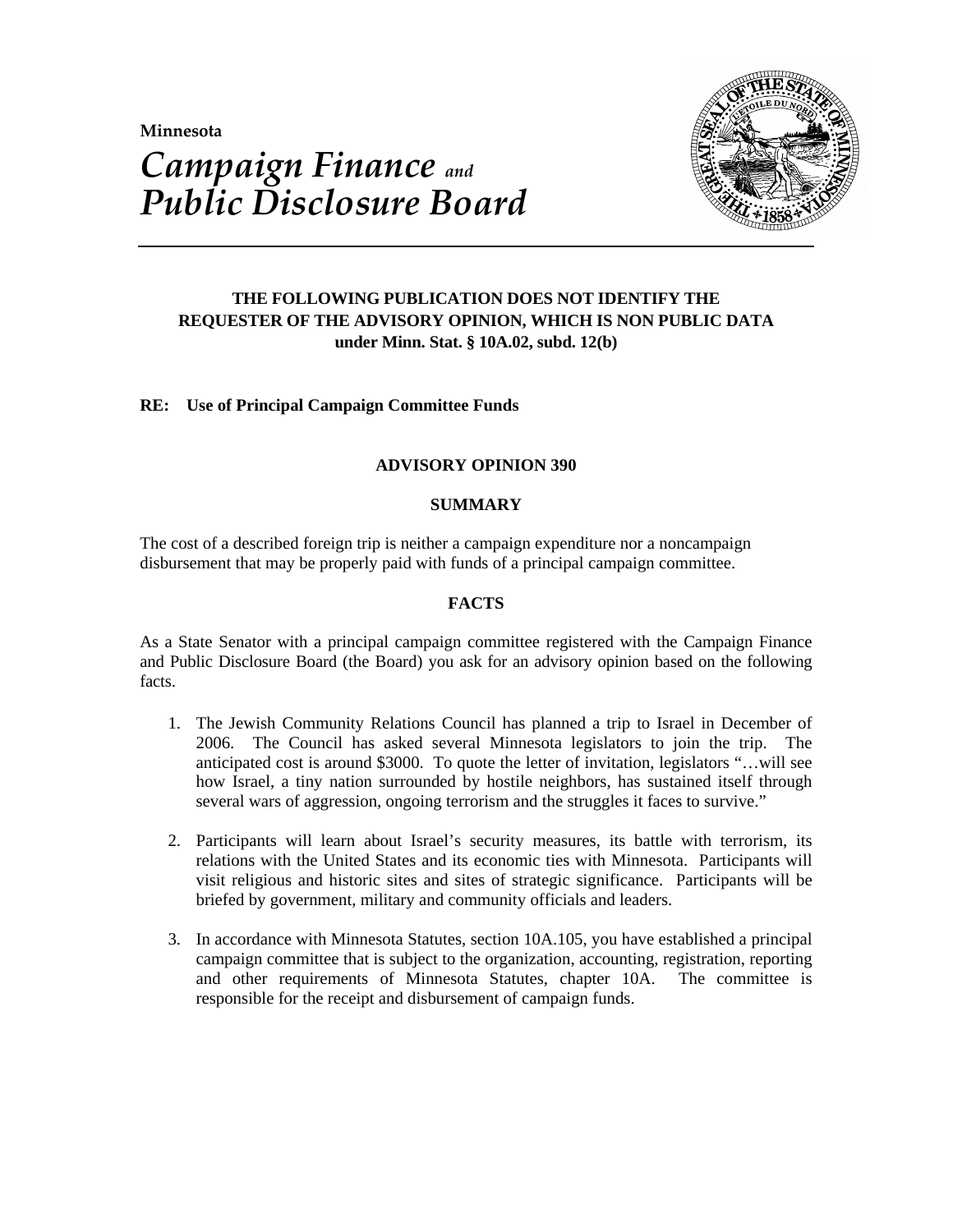#### **ISSUE ONE**

Is the cost of the described foreign trip an expense that may properly be paid as a campaign expenditure from money collected for political purposes and disbursed by a principal campaign committee?

#### **OPINION ONE**

No. Minnesota Statutes, section 10A.01, subdivision 9, defines "campaign expenditure" generally as "...a payment.. .made or incurred for the purpose of influencing the nomination or election of a candidate...." The definition by section 10A.01, subdivision 9, excludes "noncampaign disbursements' from its scope and they are treated below as a second issue. Minnesota Statutes, section 211B.12, allows money collected for political purposes to be spent for costs reasonably related to the conduct of election campaigns and lists certain definite categories of expense in clauses (I) to (6). Clause (7) of section 211B.12 permits other expenditures reasonably related to election campaigns or the provision of information to constituents. The cost of the proposed trip is:

- (a) not incurred for the purpose of influencing the nomination or election of a candidate as allowed by section 10A.01, subdivision 9;
- (b) does not fall in any of the definite categories of section 211B.12, clauses (1) to (6), such as salaries, advertising and printing; and
- (c) does not have any specific connection to an election campaign that could bring the cost of the trip within the scope of section 211B.12, clause (7).

#### **ISSUE TWO**

Is the cost of the described foreign trip an expense that may properly be paid as a noncampaign disbursement from money collected for political purposes and disbursed by a principal campaign committee?

#### **OPINION TWO**

No. Noncampaign disbursements as defined by clauses (1) to (18) of section 10A.01, subdivision 26, are narrowly defined categories of expense, such as accounting and legal fees, costs of serving in office and interest on loans, that do not refer explicitly to a cost like the proposed trip and do not include any general language that might be read to refer to the cost of such a trip.

Issued November 28, 2006

Bob Milbert, Chair Campaign Finance and Public Disclosure Board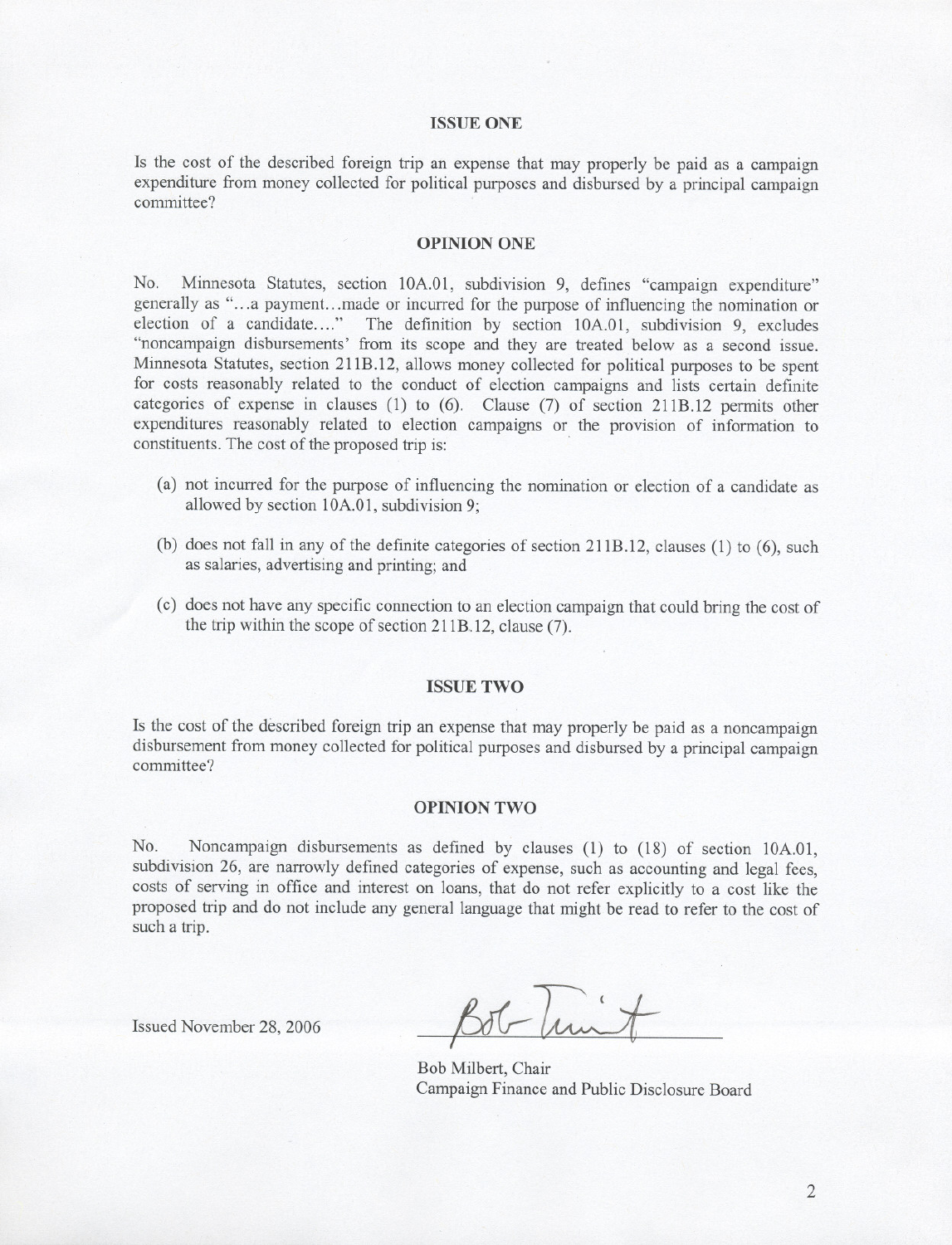## **Cited Statutes**

## **Minnesota Statutes, section 10A.01 Definitions**

**Subdivision 9. Campaign expenditure**. "Campaign expenditure" or "expenditure" means a purchase or payment of money or anything of value, or an advance of credit, made or incurred for the purpose of influencing the nomination or election of a candidate or for the purpose of promoting or defeating a ballot question.

An expenditure is considered to be made in the year in which the candidate made the purchase of goods or services or incurred an obligation to pay for goods or services.

An expenditure made for the purpose of defeating a candidate is considered made for the purpose of influencing the nomination or election of that candidate or any opponent of that candidate.

Except as provided in clause (1), "expenditure" includes the dollar value of a donation in kind.

"Expenditure" does not include:

- (1) noncampaign disbursements as defined in subdivision 26;
- (2) services provided without compensation by an individual volunteering personal time on behalf of a candidate, ballot question, political committee, political fund, principal campaign committee, or party unit; or
- (3) the publishing or broadcasting of news items or editorial comments by the news media.

### **Minnesota Statutes, section 10A.01 Definitions**

**Subdivision 26. Noncampaign disbursement**. "Noncampaign disbursement" means a purchase or payment of money or anything of value made, or an advance of credit incurred, or a donation in kind received, by a principal campaign committee for any of the following purposes:

- (1) payment for accounting and legal services;
- (2) return of a contribution to the source;
- (3) repayment of a loan made to the principal campaign committee by that committee;
- (4) return of a public subsidy;
- (5) payment for food, beverages, entertainment, and facility rental for a fund-raising event;
- (6) services for a constituent by a member of the legislature or a constitutional officer in the executive branch, including the costs of preparing and distributing a suggestion or idea solicitation to constituents, performed from the beginning of the term of office to adjournment sine die of the legislature in the election year for the office held, and half the cost of services for a constituent by a member of the legislature or a constitutional officer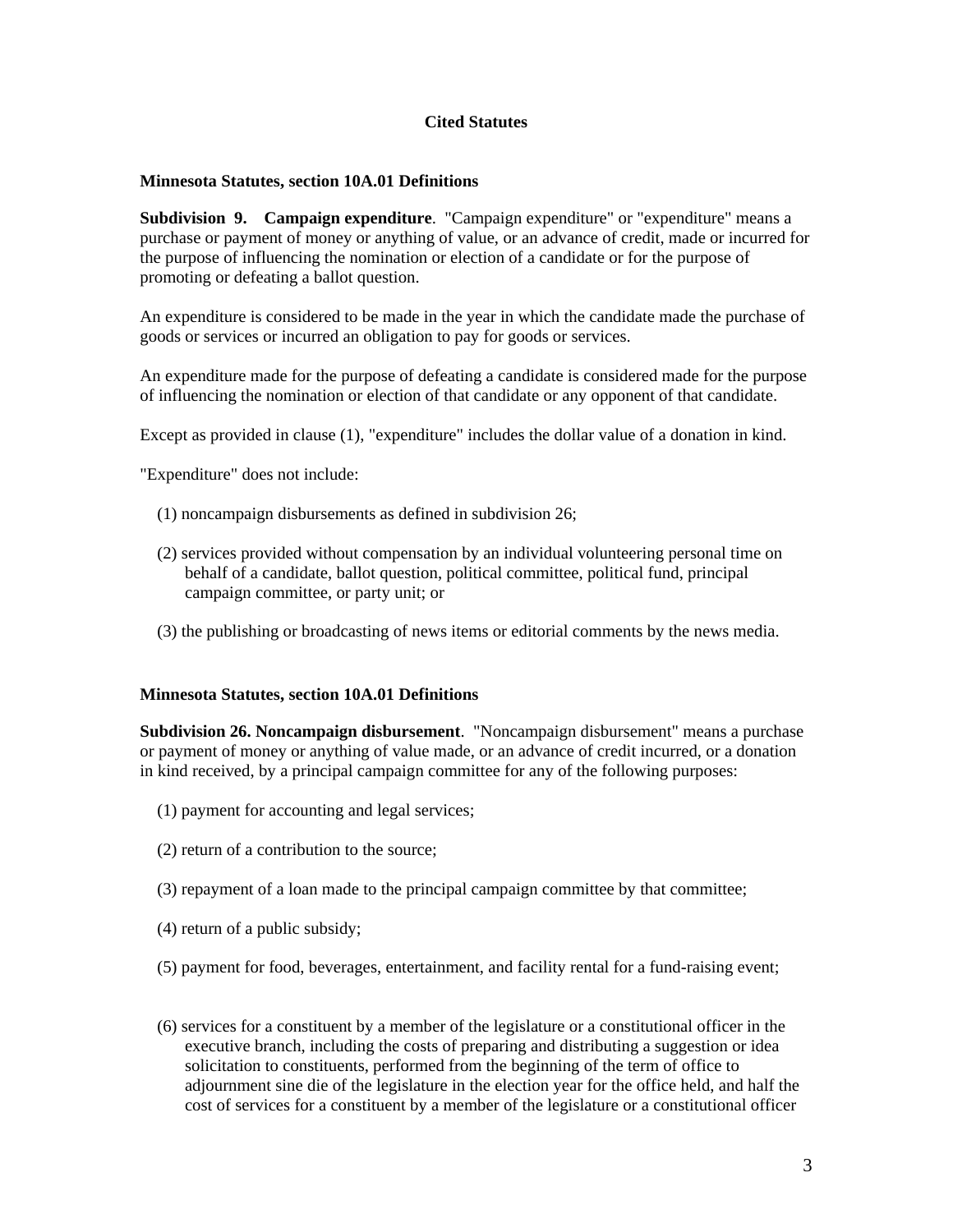in the executive branch performed from adjournment sine die to 60 days after adjournment sine die;

- (7) payment for food and beverages consumed by a candidate or volunteers while they are engaged in campaign activities;
- (8) payment for food or a beverage consumed while attending a reception or meeting directly related to legislative duties;
- (9) payment of expenses incurred by elected or appointed leaders of a legislative caucus in carrying out their leadership responsibilities;
- (10) payment by a principal campaign committee of the candidate's expenses for serving in public office, other than for personal uses;
- (11) costs of child care for the candidate's children when campaigning;
- (12) fees paid to attend a campaign school;
- (13) costs of a postelection party during the election year when a candidate's name will no longer appear on a ballot or the general election is concluded, whichever occurs first;
- (14) interest on loans paid by a principal campaign committee on outstanding loans;
- (15) filing fees;
- (16) post-general election thank-you notes or advertisements in the news media;
- (17) the cost of campaign material purchased to replace defective campaign material, if the defective material is destroyed without being used;
- (18) contributions to a party unit;
- (19) payments for funeral gifts or memorials; and
- (20) other purchases or payments specified in board rules or advisory opinions as being for any purpose other than to influence the nomination or election of a candidate or to promote or defeat a ballot question.

The board must determine whether an activity involves a noncampaign disbursement within the meaning of this subdivision.

A noncampaign disbursement is considered made in the year in which the candidate made the purchase of goods or services or incurred an obligation to pay for goods or services.